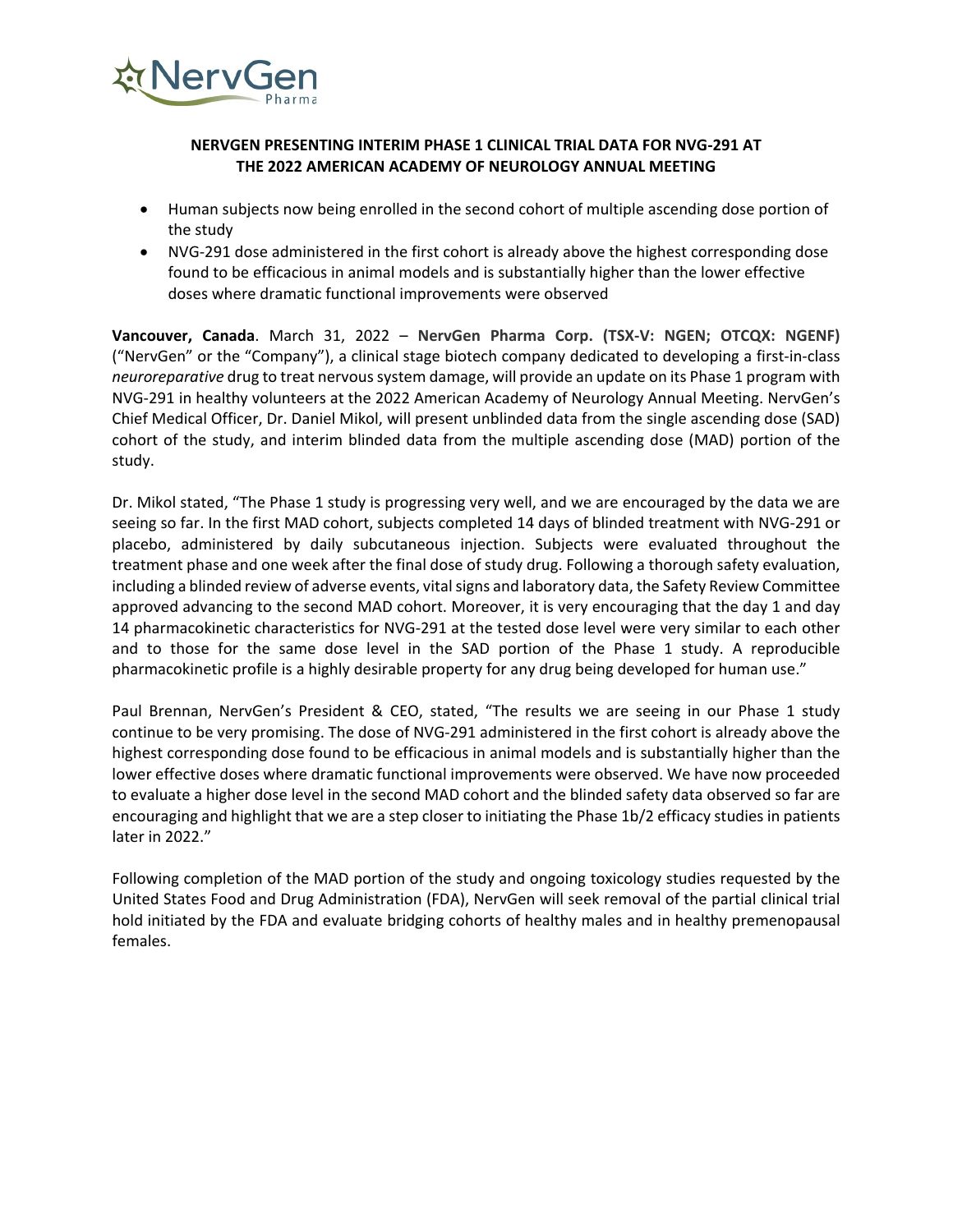#### **About NVG-291**

NervGen holds the exclusive worldwide rights to NVG-291 and is developing a unique new class of drugs around the technology. NVG-291 is a therapeutic peptide which is a mimetic of the intracellular domain of protein tyrosine phosphatase (PTPσ), a cell surface receptor known to interact with chondroitin sulfate proteoglycans (CSPGs) and to be involved in the regulation of neuroplasticity and central nervous system repair. In preclinical studies, NVG-291 has demonstrated the potential to promote repair mechanisms in the nervous system, including axonal regeneration, remyelination, and plasticity. The demonstration of repair via these mechanisms in animal models of nervous system injury has been accompanied by recovery of multiple neurological functions, including motor, sensory, autonomic and cognitive functions. NVG-291 has shown efficacy in a range of animal models, including models of nervous system trauma such as spinal cord injury and peripheral nerve injury, and diseases such as multiple sclerosis and stroke.

### **About NervGen**

NervGen is restoring life's potential by creating innovative treatments for nervous system damage due to injury or disease. The Company is initially developing treatments for Alzheimer's disease, multiple sclerosis and spinal cord injury. For more information, go to [www.nervgen.com.](http://www.nervgen.com/)

*For further information, please contact:* 

*Huitt Tracey, Corporate Communications [htracey@nervgen.com](mailto:htracey@nervgen.com)  604.537.2094* 

*Nancy Thompson, Vorticom Public Relations [nancyt@vorticom.com](mailto:nancyt@vorticom.com) 212.532.2208*

*Follow NervGen on [Twitter,](https://twitter.com/NervgenP) [LinkedIn,](https://www.linkedin.com/company/nervgen) and [Facebook](https://www.facebook.com/nervgen) for the latest news on the Company.*

# *Neither the TSX Venture Exchange nor its Regulation Services Provider (as that term is defined in the policies of the TSX Venture Exchange) accepts responsibility for the adequacy or accuracy of this release.*

#### **Cautionary Note Regarding Forward-Looking Statements**

This news release may contain "forward-looking information" and "forward-looking statements" within the meaning of applicable Canadian and United States securities legislation. Such forward-looking statements and information herein include, but are not limited to, the Company's current and future plans, expectations and intentions, results, levels of activity, performance, goals or achievements, or any other future events or developments constitute forward-looking statements, and the words "may", "will", "would", "should", "could", "expect", "plan", "intend", "trend", "indication", "anticipate", "believe", "estimate", "predict", "likely" or "potential", or the negative or other variations of these words or other comparable words or phrases, are intended to identify forward-looking statements. Forward-looking statements include, without limitation, statements relating to: our plans to present blinded and unblinded data from our Phase 1 clinical trial at the 2022 American Academy of Neurology Annual Meeting; the